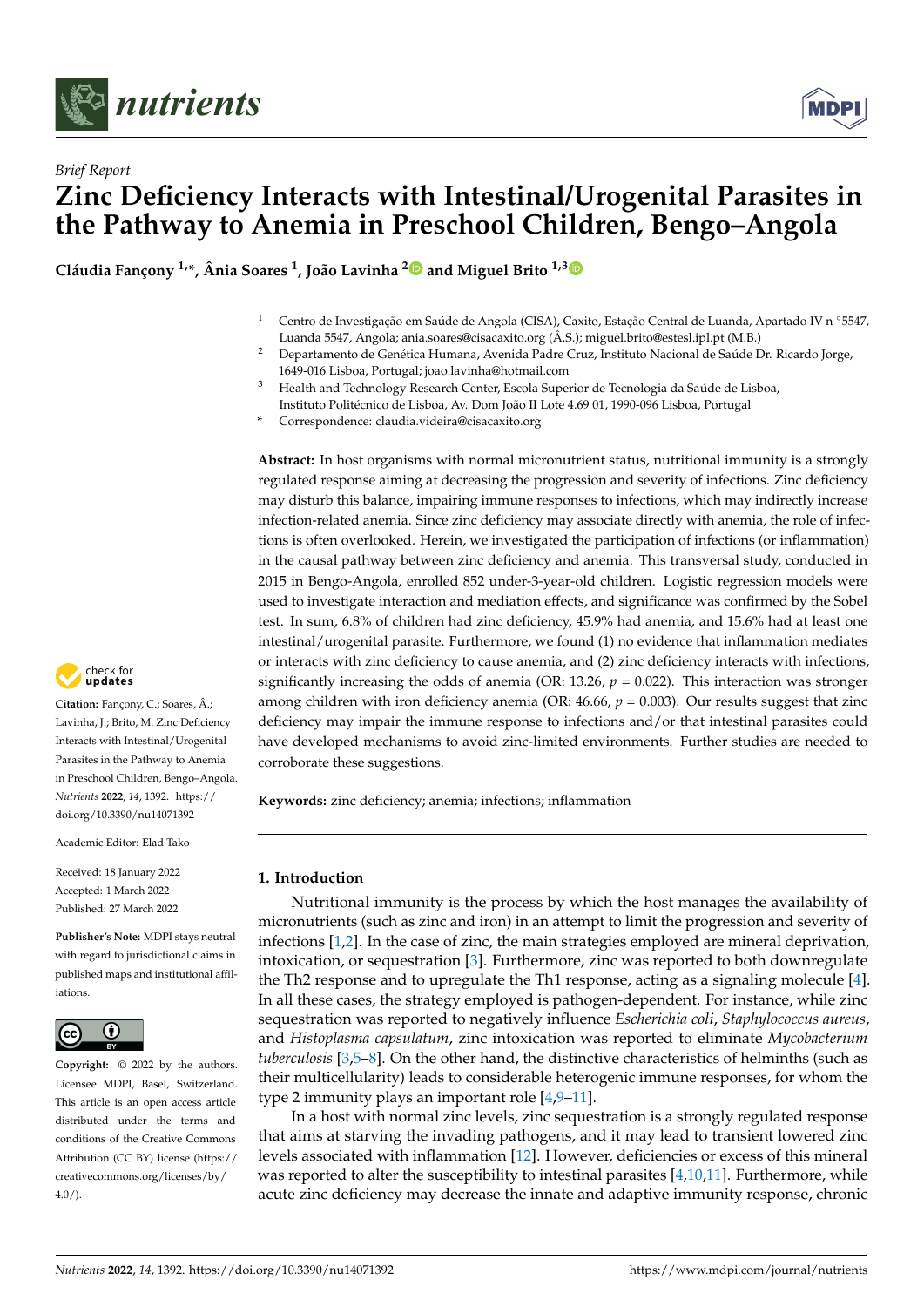deficiency may increase the production of inflammatory cytokines, negatively influencing the outcome of inflammatory diseases [\[13\]](#page-7-10). On the other hand, while zinc supplementation was reported to lead to a faster resolution of *Giardia*, it can also increase the prevalence of *A*. *lumbricoides* and prolong the duration of *E. histolytica* infections [\[4\]](#page-7-3). Nevertheless, in general, zinc deficiency was associated with thymic atrophy, decreased phagocytosis, oxidative burst, chemotaxis, delayed wound healing, and increased susceptibility to infections, while zinc overload was reported to be associated with direct activation of monocytes, increased B cell apoptosis, suppressed T cell functions, and severe pro-inflammatory action during sepsis [\[3,](#page-7-2)[14\]](#page-8-0).

Since there are no large stores to mobilize zinc, a regular intake of that trace mineral is required. Thus, zinc deficiency is largely related to inadequate intake or absorption of zinc from the diet [\[13](#page-7-10)[,15](#page-8-1)[–18\]](#page-8-2). At the gastrointestinal tract, intestinal parasites may be responsible for this inadequate absorption, consequently leading to malnutrition (undernutrition and/or micronutrient deficiencies) and anemia, through processes of inflammation, malabsorption, chronic blood loss, anorexia, or hemolysis [\[19](#page-8-3)[,20\]](#page-8-4). In settings where adequate water and sanitation systems are not in place, frequent exposure to gastrointestinal pathogens occurs and high rates of intestinal parasites and diarrhea may increase zinc intestinal excretion [\[21\]](#page-8-5). For instance, children with giardiasis were reported to have lowered zinc absorption, leading to zinc deficiency [\[13,](#page-7-10)[14\]](#page-8-0). Since enteric nematodes, cestodes, trematodes, and protozoans often occur sympatrically in endemic areas, polyparasitism has been suggested to have a synergistic effect in exacerbating detrimental health outcomes in infected individuals [\[19](#page-8-3)[,22,](#page-8-6)[23\]](#page-8-7). In addition, the intensity of infection and the type of coinfection determine the extension of the negative impact of those processes in the host [\[19](#page-8-3)[,24\]](#page-8-8).

Despite the existence of plausible mechanisms for the joint participation of zinc deficiency and infections (and infection-related inflammation) in the causal pathway to anemia, there are limited in vivo data documenting these associations. Herein, we aimed to investigate if the causal pathway from zinc deficiency to anemia is influenced (through mediation or interaction) by infections or inflammation. Specifically, we aimed at testing if infections or inflammation directly influence the occurrence of anemia (hypothesis 1), partially mediate the effect of zinc deficiency in the occurrence of anemia (hypothesis 2), or interact with zinc deficiency in its association with anemia (hypothesis 3).

## **2. Material and Methods**

## *2.1. Study Design and Population*

The present study is nested into a 12-month follow-up effectiveness trial, investigating the effect of nutrition and WASH/malaria educational community-based interventions in reducing anemia in preschool children from Bengo, Angola [\[25\]](#page-8-9). The study protocol was approved by the Ethics Committee of the Ministry of Health of the Republic of Angola (10 June 2015) [\[26\]](#page-8-10). The data presented here were collected at the baseline of that major study. In brief, it occurred in seven hamlets with functional health posts selected from CISA's study area [\[27](#page-8-11)[,28\]](#page-8-12). The hamlets were selected by convenience, based on the presence of a functional peripheric health unit. After the explanation of the study and a verbal acceptance to participate was manifested, the field technician delivered a participant information form and stool and urine containers to eligible families and instructed them to be present at the health post for evaluation. From all recruited families, 948 under-3-yearold children attended the evaluation day at the health posts, and informed consent was signed (by the caretaker) for each one. Then, children were evaluated. Only children with evaluable biochemical results for zinc pathologic levels were included here.

## *2.2. Sample Collection*

The parasitological analysis comprised the diagnosis of *P. falciparum* malaria performed using a rapid diagnostic test *SD BIOLINE* Malaria Ag *P.f*/*P.v®* (Standard Diagnostics, Inc., Yongin, Korea), according to the manufacturer's instructions. Diagnosis of intestinal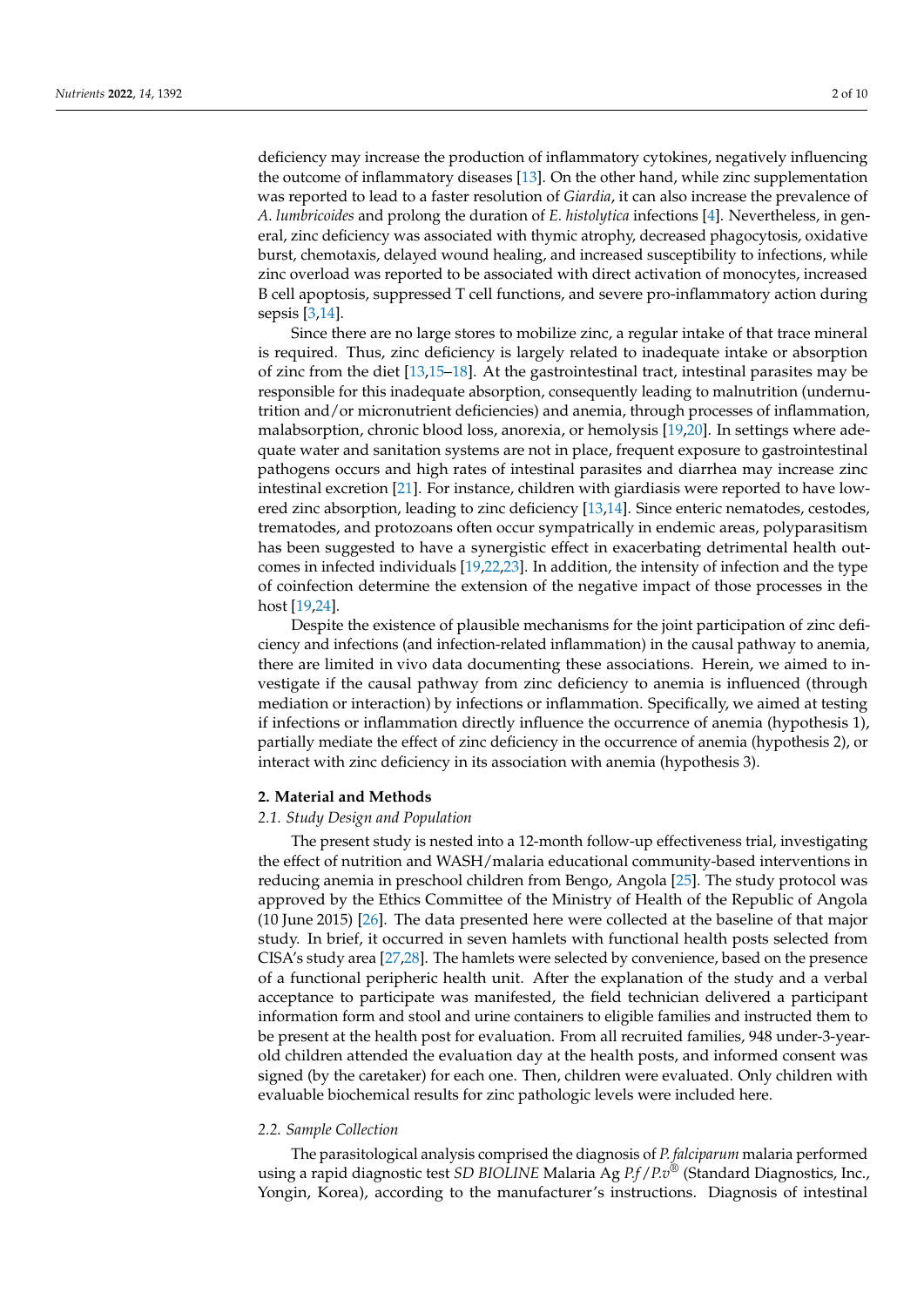parasites was performed through fecal smear and centrifugal sedimentation using the Kato–Katz technique and Parasitrap<sup>®</sup> kits (Biosepar GmbH, Simbach am Inn, Germany). Diagnosis of urogenital schistosomiasis was performed by urine filtration, using Whatman<sup>®</sup> Nuclepore™ membranes (Merck KGaA, Darmstadt, Germany) [\[29](#page-8-13)[–31\]](#page-8-14). The biochemical analysis included determining blood levels of hemoglobin by immunochromatography using an Hemocue® Hb 301 System (Angelholm, Sweden), serum levels of C-reactive protein (CRP), ferritin, and zinc, respectively by turbidimetry, immunoturbidimetry, and colorimetry (using an automated autoanalyzer (BT1500) and CRP turbidimetric latex  $^{\circledR}$ , Ferritin<sup>®</sup> and Zinc<sup>®</sup> kits from Quimica Clínica Aplicada S.A (Tarragona, Spain).

# *2.3. Statistical Analysis*

The biochemical diagnostic thresholds were defined as follows: anemia—hemoglobin (Hb) < 11.0 g/dL [\[18](#page-8-2)[,27](#page-8-11)[,28\]](#page-8-12); inflammation—CRP > 5 mg/L; iron deficiency—serum ferritin < 12  $\mu$ g/L (without inflammation) or < 30  $\mu$ g/L (with inflammation) [\[29\]](#page-8-13) and zinc status—Zn<sup>2+</sup> < 70.0 µg/dL (deficiency);  $Zn^{2+}$  > 150 µg/dL (overload) [\[30\]](#page-8-15). The prevalence´s of helminths and protozoa were determined as the proportion between infected children and those delivering the corresponding sample. Children were considered to have diarrhea if caretakers reported that the children had 3 or more aqueous dejections per day in the last 2 weeks.

In this study, 95% confidence intervals (95% CIs) were estimated for the frequencies. Crude multinomial models were fitted for each independent variable, taking children with normal zinc serum levels as the reference category for the dependent variable. Logistic regression models were used to estimate mediation and interaction effects.

## *2.4. Estimation of Mediation*

Mediation was considered to exist if: (1) the independent variable influenced significantly the mediating variable, (2) the independent variable influenced significantly the dependent variable, and (3) the addition of the mediating variable to the model altered significantly the effect of the independent variable in the dependent one (as described in Table [1\)](#page-2-0) [\[32](#page-8-16)[,33\]](#page-8-17). In addition to this method, the Sobel test was used to determine the significance of the mediation effect, as proposed by Baron and Kenny (1986).

|                                                                                                          | Models                                                                                      | <b>Effect Being Tested</b>                                                                    |  |  |  |
|----------------------------------------------------------------------------------------------------------|---------------------------------------------------------------------------------------------|-----------------------------------------------------------------------------------------------|--|--|--|
| Does inflammation (or malarial inflammation) mediate the effect of zinc deficiency in anemia?            |                                                                                             |                                                                                               |  |  |  |
| Model 1: Bivariate regression                                                                            | Anemia = $B0 + B1$ zinc deficiency + e1                                                     | Direct effect of zinc deficiency on anemia                                                    |  |  |  |
| Model 2: Bivariate regression                                                                            | Inflammation = $B0 + B2$ zinc deficiency + e2                                               | Direct effect of zinc deficiency on<br>inflammation                                           |  |  |  |
| Model 3: Multiple regression                                                                             | Anemia = $B0 + B3$ zinc deficiency + B2<br>inflammation $+e3$                               | Joint effect of zinc deficiency and<br>inflammation on anemia                                 |  |  |  |
| Does having at least one intestinal/urogenital parasite mediate the effect of zinc deficiency in anemia? |                                                                                             |                                                                                               |  |  |  |
| Model 4: Bivariate regression                                                                            | Anemia = $B0 + B1$ zinc deficiency + e1                                                     | Direct effect of zinc deficiency on anemia                                                    |  |  |  |
| Model 5: Bivariate regression                                                                            | Having at least one<br>intestinal/urogenital = $B0 + B2$ zinc<br>$deficiency + e2$          | Direct effect of zinc deficiency on having<br>at least one intestinal/urogenital              |  |  |  |
| Model 6: Multiple regression                                                                             | Anemia = $B0 + B3$ zinc deficiency + B2<br>having at least one intestinal/urogenital + $e3$ | Joint effect of zinc deficiency and having<br>at least one intestinal/urogenital<br>on anemia |  |  |  |
| Variables: Anemia (0 = no, 1 = yes), zinc deficiency (0 = no, 1 = yes), inflammation (0 = no, 1 = yes).  |                                                                                             |                                                                                               |  |  |  |

<span id="page-2-0"></span>**Table 1.** Mediation effects being tested.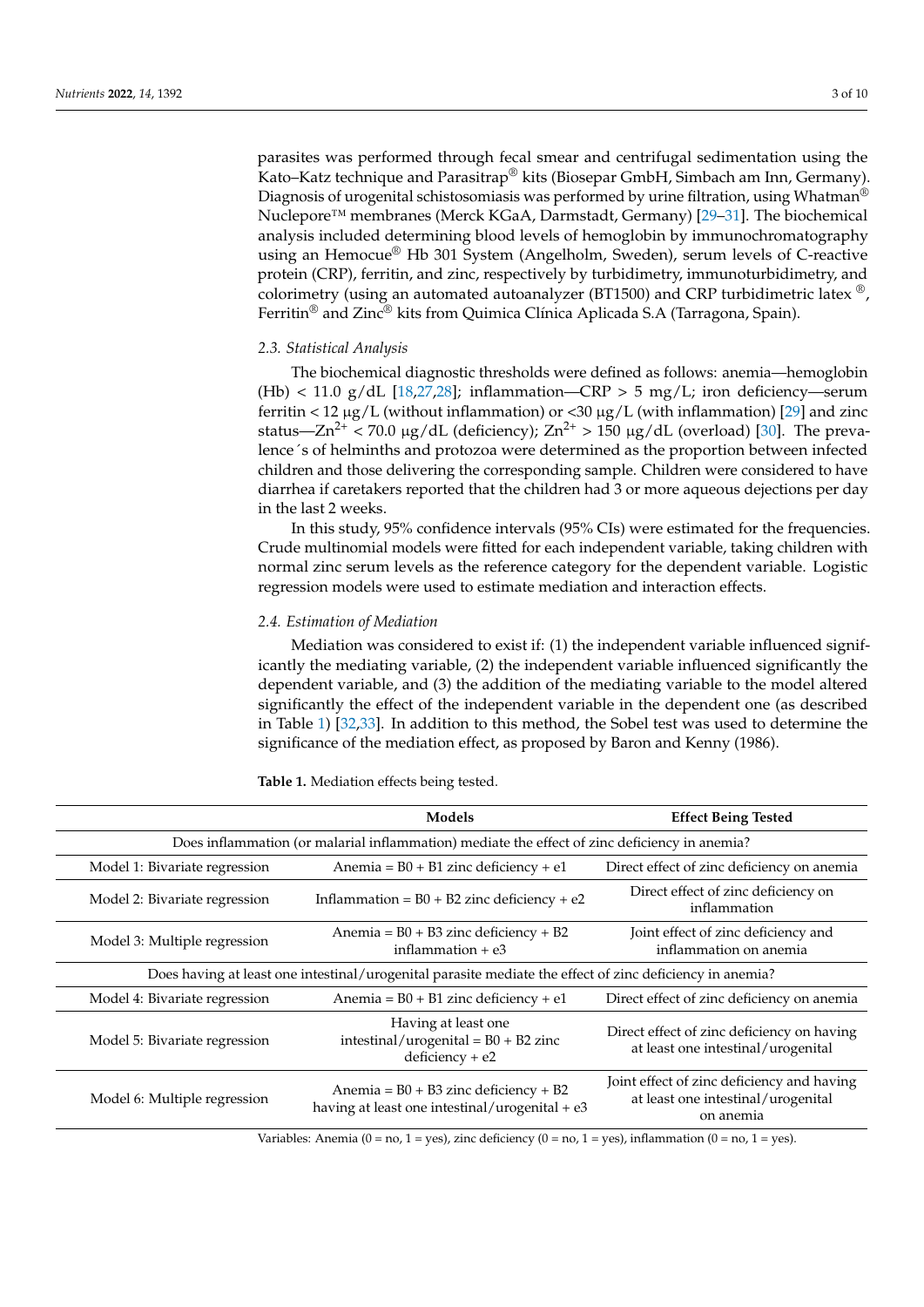## *2.5. Estimation of Interaction*

Interaction is reported to occur when the effect of an explicative variable on the occurrence of anemia is different across the strata of another explicative variable [\[34,](#page-8-18)[35\]](#page-8-19). Here, an interaction was considered to exist if the combined effect of both variables were larger or smaller than the individual effects of A and B in the same model, and statistical significance  $(p < 0.05)$  was observed (described in Table [2\)](#page-3-0).

<span id="page-3-0"></span>**Table 2.** Interaction effects being tested.

|                                                                                                           | Models                                                                                                                                                                                    | <b>Effect Being Tested</b>                                                                       |  |  |  |
|-----------------------------------------------------------------------------------------------------------|-------------------------------------------------------------------------------------------------------------------------------------------------------------------------------------------|--------------------------------------------------------------------------------------------------|--|--|--|
| Does zinc deficiency interact with inflammation to cause anemia?                                          |                                                                                                                                                                                           |                                                                                                  |  |  |  |
| Model 7: Bivariate regression                                                                             | Anemia = $B0 + B1$ zinc<br>$deficiency + e1$                                                                                                                                              | Direct effect of zinc deficiency<br>on anemia                                                    |  |  |  |
| Model 8: Bivariate regression                                                                             | Anemia = $B0 + B2$<br>inflammation $+e2$                                                                                                                                                  | Direct effect of inflammation<br>on anemia                                                       |  |  |  |
| Model 9: Multiple regression                                                                              | Anemia = $B0 + B3$ zinc<br>deficiency + B2 Inflammation<br>(or malarial<br>$inflammation$ ) + B3 zinc<br>deficiency * Inflammation (or<br>malarial inflammation $) + e3$                  | Joint effect of zinc deficiency<br>and inflammation on anemia                                    |  |  |  |
| Does zinc deficiency interact with having at least one intestinal/urogenital parasite to<br>cause anemia? |                                                                                                                                                                                           |                                                                                                  |  |  |  |
| Model 10: Bivariate regression                                                                            | Anemia = $B0 + B1$ zinc<br>$deficiency + e1$                                                                                                                                              | Direct effect of zinc deficiency<br>on anemia                                                    |  |  |  |
| Model 11: Bivariate regression                                                                            | Anemia = $B0 + B2$ having at<br>least one intestinal/urogenital<br>parasite + e2                                                                                                          | Direct effect of having at least<br>one intestinal/urogenital<br>parasite on anemia              |  |  |  |
| Model 12: Multiple regression                                                                             | Anemia = $B0 + B3$ zinc<br>deficiency + B2 having at least<br>one intestinal/urogenital<br>parasite + B3 zinc deficiency<br>having at least one<br>intestinal/urogenital<br>parasite + e3 | Joint effect of zinc deficiency<br>and having at least one<br>intestinal/urogenital<br>on anemia |  |  |  |

Variables: Anemia (0 = no, 1 = yes), zinc deficiency (0 = no, 1 = yes), having at least one intestinal/urogenital parasite ( $0 = \text{no}$ ,  $1 = \text{yes}$ ).  $*$  Term that symbolizes the interaction between independent variables.

## **3. Results and Discussion**

The main study included 948 children aged up to 36 months, 54.9% aged 6 to 23 months  $($ mean = 16.8 months, SD = 10.1), and 51.6% males. Among those enrolled, 852 had evaluable data for zinc serum levels. From those, 45.9% (391/851) had anemia, 6.8% (58/852) were found to have zinc deficiency, and 15.6% (117/752) had at least one intestinal or urogenital parasite (mainly *Giardia lamblia* (7.8%, 55/702), *Schistosoma haematobium* (6.8%, 35/513), and *Ascaris lumbricoides* (3.9%, 28/714) (see Table [3\)](#page-4-0). This high frequency of anemia and infections was already reported in this study area [\[36\]](#page-8-20). However, the anemia prevalence observed here was lower than the one reported for the municipality in a 2010 representative survey [\[36\]](#page-8-20).

In the present study, children with zinc deficiency were found to have higher odds of having anemia (OR: 2.0,  $p = 0.013$ ) (see Table [3\)](#page-4-0). In fact, zinc was already described to be a predictor of hemoglobin levels and consequently associated with the occurrence of anemia [\[37](#page-8-21)[–39\]](#page-8-22). Several aspects were highlighted in the literature, indicating that zinc concentration could affect the absorption of iron and lead to Iron Deficiency Anemia (IDA), and that inflammation could act as a regulatory factor in the association between zinc, hemoglobin, and anemia. On the other hand, children with zinc deficiency had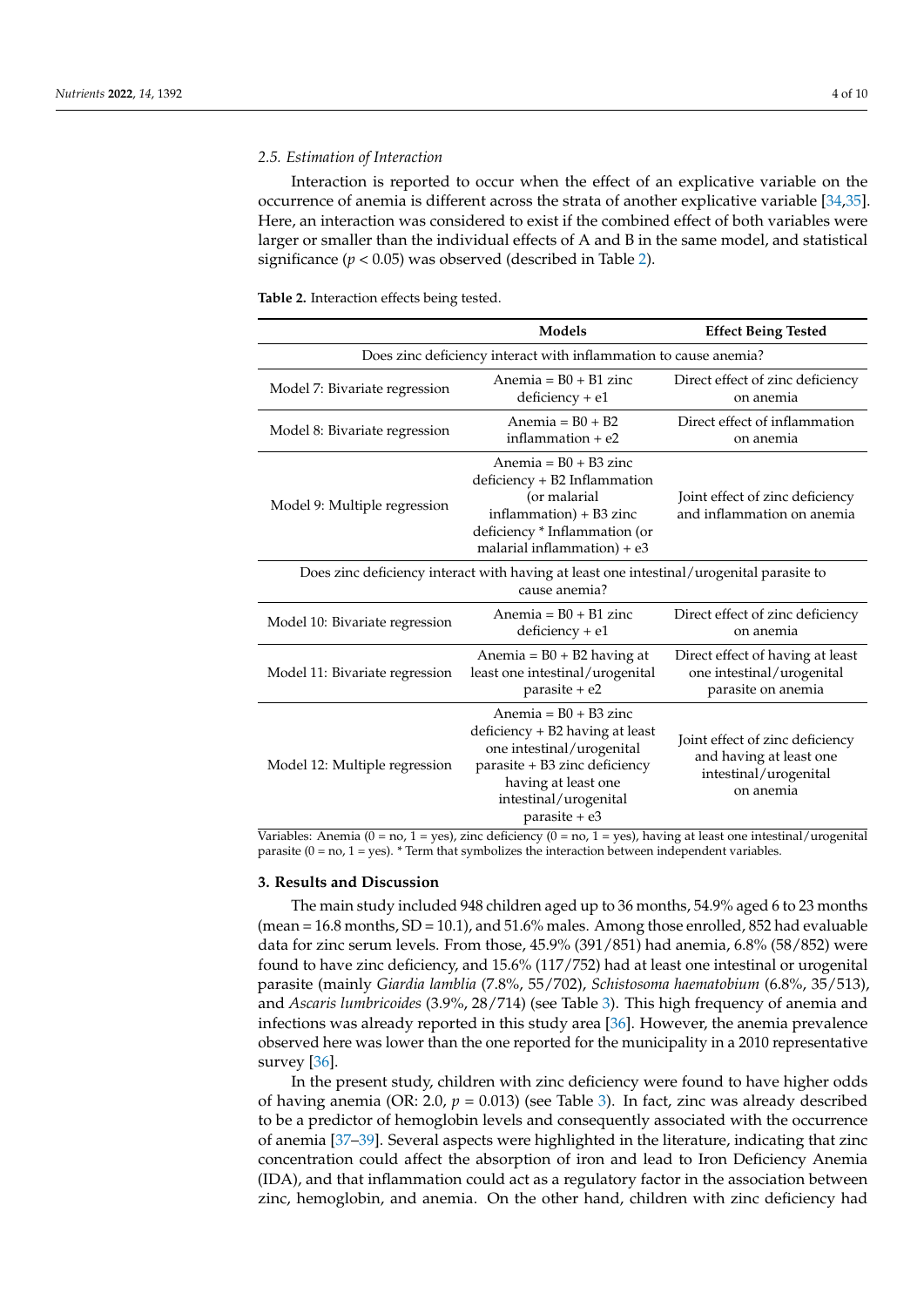1.6 more chances of having at least one intestinal/urogenital parasite; however, this association was not statistically significant. Zinc deficiency was reported to potentially lead to immune dysfunctions that consequently worsen responses toward parasites, and the lack statistical significance may be attributed to numeric problems rather than biologic significance [\[15](#page-8-1)[,16](#page-8-23)[,38–](#page-8-24)[43\]](#page-9-0).

|                                                | <b>Frequency among Zinc Level Groups</b><br>Total |                   | Association with Zinc Levels * |                   |        |                       |            |                     |            |  |
|------------------------------------------------|---------------------------------------------------|-------------------|--------------------------------|-------------------|--------|-----------------------|------------|---------------------|------------|--|
|                                                | Population                                        | Normal            | Low                            | High              | Normal |                       | Low        |                     | High       |  |
|                                                | % (n/N)                                           | % (n/N)           | % (n/N)                        | % (n/N)           |        | OR (95%<br>CD         | $p$ -Value | OR (95%<br>CI       | $p$ -Value |  |
|                                                |                                                   |                   |                                | Anemia            |        |                       |            |                     |            |  |
| No                                             | 54.1<br>(460/851)                                 | 53.5<br>(336/628) | 36.2<br>(21/58)                | 62.4<br>(103/165) | Ref    | Ref                   | Ref        | Ref                 | Ref        |  |
| Yes                                            | 45.9<br>(391/851)                                 | 46.5<br>(292/628) | 63.8<br>(37/58)                | 37.6<br>(62/165)  |        | $2.0(1.2-3.5)$        | 0.013      | $0.7(0.5-1)$        | 0.041      |  |
|                                                |                                                   |                   |                                | P. falciparum     |        |                       |            |                     |            |  |
| N <sub>o</sub>                                 | 94.7<br>(805/850)                                 | 93.3<br>(585/627) | 98.3<br>(57/58)                | 98.8<br>(163/165) | Ref    | Ref                   | Ref        | Ref                 | Ref        |  |
| Yes                                            | 5.3<br>(45/850)                                   | 6.7<br>(42/627)   | 1.7(1/58)                      | 1.2(2/165)        |        | $0.2(0-1.8)$          | 0.168      | $0.2(0-0.7)$        | 0.015      |  |
| At least one intestinal or urogenital parasite |                                                   |                   |                                |                   |        |                       |            |                     |            |  |
| No                                             | 83.5<br>(628/752)                                 | 85.3<br>(464/544) | 78.4<br>(40/58)                | 82.7<br>(124/150) | Ref    | Ref                   | Ref        | Ref                 | Ref        |  |
| Yes                                            | 15.6<br>(117/752)                                 | 14.7<br>(80/544)  | 21.6<br>(11/58)                | 17.3<br>(26/150)  |        | $1.6(0.8-3.2)$        | 0.196      | $1.2(0.7-2)$        | 0.429      |  |
| Inflammation                                   |                                                   |                   |                                |                   |        |                       |            |                     |            |  |
| No                                             | 54.8<br>(463/845)                                 | 55.1<br>(343/623) | 41.4<br>(24/58)                | 58.5<br>(96/164)  | Ref    | Ref                   | Ref        | Ref                 | Ref        |  |
| Malarial **                                    | 3.3<br>(28/845)                                   | 4.0<br>(25/623)   | 56.9<br>(33/58)                | 1.2(2/164)        |        | 0.6<br>$(0.07 - 4.4)$ | 0.591      | 0.3<br>$(0.07-1.2)$ | 0.092      |  |
| Non-malarial ***                               | 41.9<br>(354/845)                                 | 40.9<br>(255/623) | 1.7(1/58)                      | 40.2<br>(66/164)  |        | $1.9(1.1-3.2)$        | 0.028      | $0.9(0.7-1.3)$      | 0.664      |  |
|                                                |                                                   |                   |                                | Diarrhea          |        |                       |            |                     |            |  |
| N <sub>o</sub>                                 | 59<br>(497/843)                                   | 59.5<br>(370/622) | 71.9<br>(41/57)                | 52.4<br>(86/164)  | Ref    | Ref                   | Ref        | Ref                 | Ref        |  |
| Yes                                            | 41<br>(346/843)                                   | 40.5<br>(252/622) | 28.1<br>(16/57)                | 47.6<br>(78/164)  |        | $0.6(0.3-1)$          | 0.069      | $1.3(0.9-1.9)$      | 0.104      |  |

<span id="page-4-0"></span>**Table 3.** Associations between pathologic zinc levels and explicative study variables.

\* Crude multinomial models. \*\* Malarial inflammation: occurrence of both inflammation and malaria. \*\*\* Nonmalarial inflammation: occurrence of inflammation in the absence of malaria.

## *3.1. Could Zinc Levels and Infections Be Contributing Jointly to Anemia?*

In this study, none of the studied intestinal/urogenital parasites were found to occur differentially among zinc status groups, neither alone nor in mixed infections (see Table [4\)](#page-5-0). However, children with either low or high zinc levels were less likely to be infected with *P. falciparum* malaria than children with normal zinc values (association that was statistically significant only for zinc overload). Thus, considering that zinc deficiency was reported to lead to immune dysfunctions that consequently worsen responses toward parasites, we hypothesize that zinc could be mediating or interacting directly with parasites to cause anemia (without the influence of inflammation) [\[42](#page-8-25)[,43\]](#page-9-0). Diarrhea was used as a proxy for other enteric parasites. In the present study, no evidence of a mediation relationship were found. However, the condition of having at least one intestinal and/or urogenital parasites was found to interact with zinc deficiency in causing anemia. The association was found to increase significantly the odds of IDA (OR:  $46.66$ ,  $p = 0.003$ , data not shown).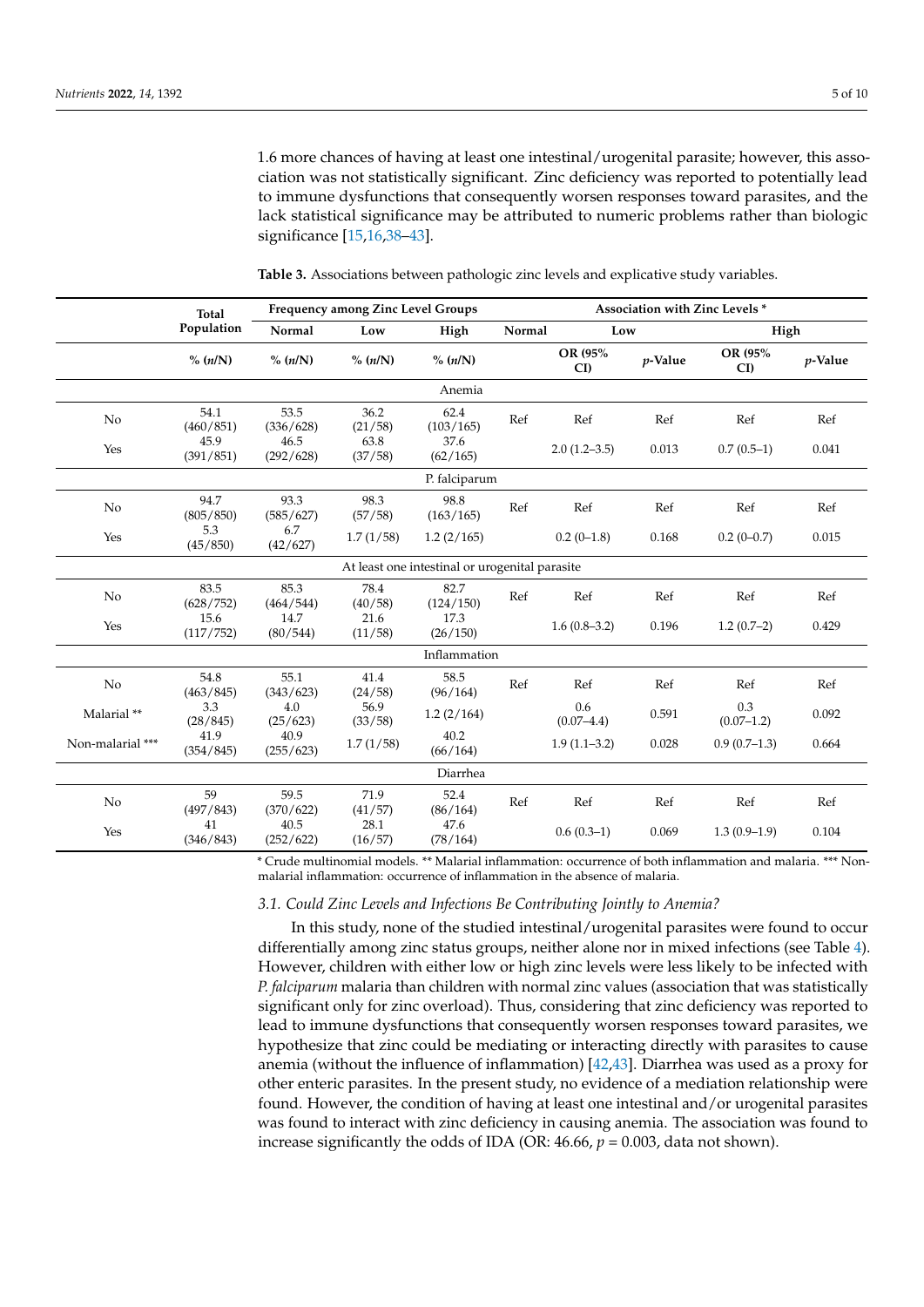| Model_Effect                                                                                                | Independent<br><b>Variables</b>                                                               | Dependent<br>Variable             | OR (IC95%)                                         | $p$ -Value                |  |  |
|-------------------------------------------------------------------------------------------------------------|-----------------------------------------------------------------------------------------------|-----------------------------------|----------------------------------------------------|---------------------------|--|--|
|                                                                                                             | Does inflammation (or malarial inflammation) mediate the effect of zinc deficiency on anemia? |                                   |                                                    |                           |  |  |
| 1 Med.                                                                                                      | Zinc deficiency                                                                               | Anemia                            | 2.03(1.16, 3.54)                                   | 0.013                     |  |  |
| 2 Med.                                                                                                      | Zinc deficiency                                                                               | Inflammation                      | 1.70 (0.99, 2.94)                                  | 0.055                     |  |  |
| 3_Med.                                                                                                      | Zinc deficiency<br>Inflammation                                                               | Anemia                            | 1.93 (1.10, 3.38)<br>1.57(1.16, 2.12)              | $0.022*$<br>0.004         |  |  |
| Does having at least one intestinal/urogenital parasite mediate the effect of zinc deficiency<br>on anemia? |                                                                                               |                                   |                                                    |                           |  |  |
| 4 Med.                                                                                                      | Zinc deficiency                                                                               | Anemia                            | 2.30(1.26, 4.22)                                   | 0.007                     |  |  |
| 5 Med.                                                                                                      | Zinc deficiency                                                                               | Having at least<br>one parasite # | 1.60(0.79, 3.24)                                   | 0.196                     |  |  |
| 6_Med.                                                                                                      | Zinc deficiency                                                                               | Anemia                            | 2.39(1.30, 4.40)                                   | $0.005*$                  |  |  |
|                                                                                                             | Having at least<br>one parasite #                                                             |                                   | 0.63(0.40, 1.00)                                   | 0.051                     |  |  |
| Does zinc deficiency interact with inflammation to cause anemia?                                            |                                                                                               |                                   |                                                    |                           |  |  |
| 7_Int.                                                                                                      | Zinc deficiency                                                                               | Anemia                            | 1.38(0.60, 3.16)                                   | 0.444                     |  |  |
| 8_Int.                                                                                                      | Inflammation                                                                                  | Anemia                            | 1.49(1.09, 2.05)                                   | 0.013                     |  |  |
| $9$ Int.                                                                                                    | Zinc deficiency*<br>Inflammation                                                              | Anemia                            | 1.86(0.59, 5.87)                                   | 0.290                     |  |  |
| Does zinc deficiency interact with having at least one intestinal/urogenital parasite to<br>cause anemia?   |                                                                                               |                                   |                                                    |                           |  |  |
| 10 Int.                                                                                                     | Zinc deficiency                                                                               | Anemia                            | 1.57(0.81, 3.02)                                   | 0.182                     |  |  |
| $11$ _Int.                                                                                                  | Having at least<br>one parasite #                                                             | Anemia                            | 0.50(0.30, 0.83)                                   | 0.007                     |  |  |
| $12$ _Int.<br>$(C - 1 - 1)$                                                                                 | Zinc deficiency*<br>Having at least<br>one parasite #<br>$0.05 \pm 11$                        | Anemia<br>$-1/$                   | 13.26 (1.46, 120.72)<br>$14 - 1$ $-$<br>$\sqrt{4}$ | 0.022<br>$T_{\text{eff}}$ |  |  |

<span id="page-5-0"></span>**Table 4.** Main mediation and interaction results for the hypothesis tested in this study.

\* *p*-value (Sobel Test) < 0.05. # Having at least one intestinal/urogenital parasite (*A. lumbricoides*, *T. trichiura*, *G. lamblia*, *H. nana*, *E. hystolitica*, *S. mansoni* and *S. haematobium*). Med.—Mediation. Int.—Interaction.

Within a host with normal zinc values, it would be expected that zinc deficiency would result in lower availability of this mineral for helminths, and as a consequence, their survival would decrease, as would also the infectious-related anemia. For instance, induced zinc deficiency was reported to reduce fertility and disrupt oogenesis in Caenorhabditis elegans [\[44\]](#page-9-1). Here, parasites have a higher effect on anemia when they are in the presence of zinc deficiency (than when they are in the absence of zinc deficiency). This fact could be highlighting that either zinc deficiency does impair immune response to infections and/or helminths may have developed mechanisms to avoid the consequences of a zinc-limited environment [\[45](#page-9-2)[,46\]](#page-9-3). Results from Lee et al. 2019 describe that helminth infections (or microbial communities favored by them) may induce increased zinc levels directly and that either zinc or iron levels were associated with alterations in helminth infection status (independently of their intake) [\[45\]](#page-9-2). Other authors have also suggested the existence of a complex interplay between the host nutritional state, intestinal parasites, and immune responses, which is further complicated by the gut microbiota [\[45,](#page-9-2)[47\]](#page-9-4).

In addition, the association with iron is in accordance with reports mentioning that the body also responds to pathogens by decreasing iron availability, further removing iron from circulation and storing it as ferritin [\[48\]](#page-9-5). This fact was reported to be achieved through increased hepcidin, whose production is in turn influenced by pro-inflammatory cytokines [\[42,](#page-8-25)[49\]](#page-9-6).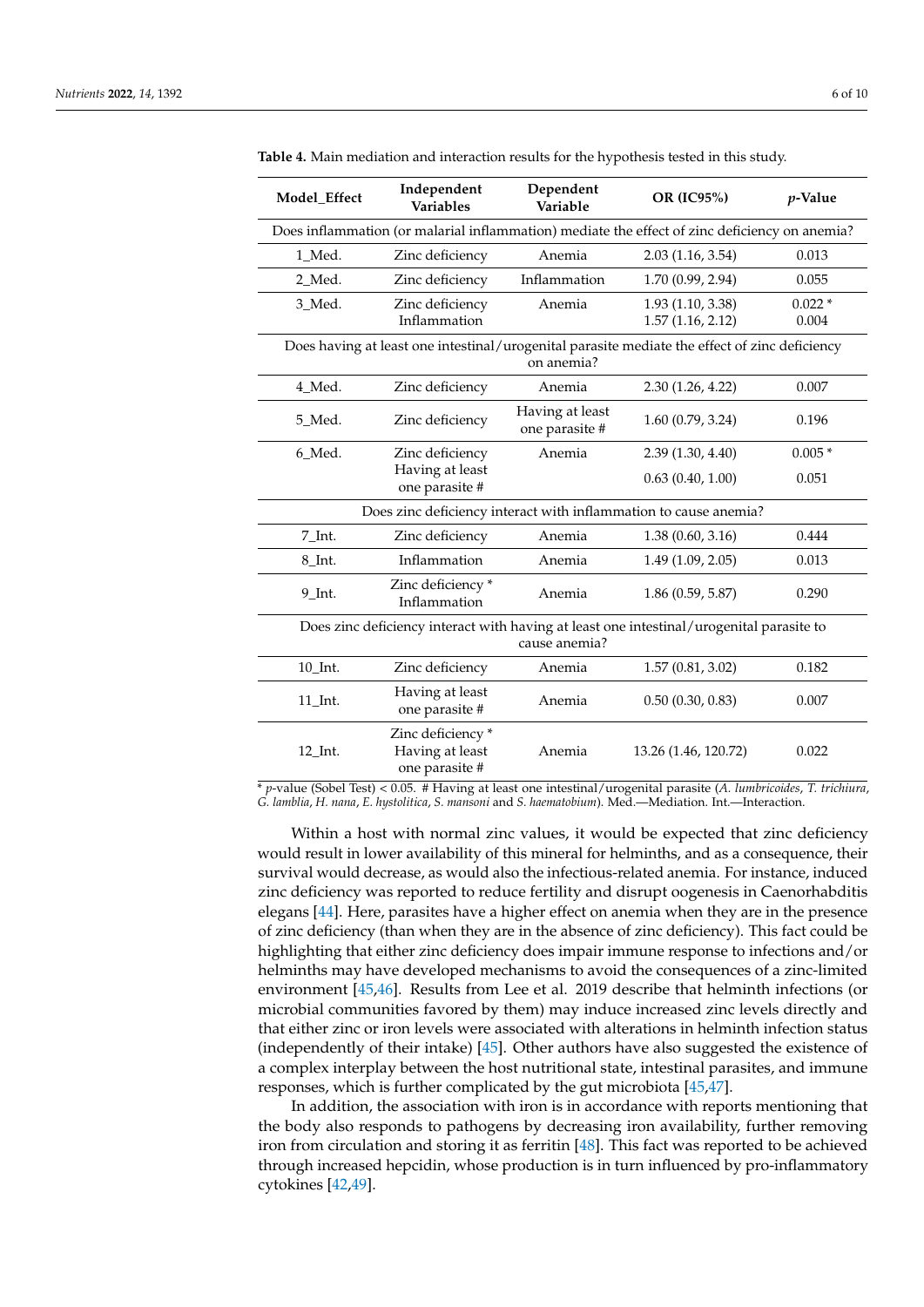## *3.2. Could Zinc Levels and Inflammation Be Contributing Jointly to Anemia?*

In general, non-malarial parasites could cause anemia indirectly by leading to blunted intestinal villi, chronic blood loss, hemolysis, and/or inflammation, while malaria was reported to directly cause anemia by hemolysis but also indirectly by inflammation [\[19](#page-8-3)[,20](#page-8-4)[,50\]](#page-9-7). In a previous study published by Fançony et al., it has been shown that whereas nonmalarial inflammation was reported to occur more frequently in children with IDA than in children with normal hemoglobin (OR: 2.4, *p* < 0.001), malarial inflammation showed no differentiated distribution between IDA, non-IDA, and non-anemic groups when all age groups were considered [\[51\]](#page-9-8). Considering reports describing that during inflammatory events, the concentrations of plasmatic zinc is decreased, thus withholding it from the pathogen and that this nutritional immunity could be contributing to anemia, we performed additional analysis to understand if zinc pathologic levels could be involved in those associations [\[16,](#page-8-23)[42\]](#page-8-25). We found that although total inflammation had no statistically significant association with pathological zinc levels, children presenting zinc deficiency had 1.9 more chances of having non-malarial inflammation than children with normal levels of zinc, possibly corroborating the participation of zinc in the nutritional immunity to pathogens other than malaria.

Considering this, the second biological plausibility being tested here investigated the possibility that parasites and/or other pathological conditions could be causing inflammation, which could be mediating or interacting with zinc deficiency in the causal pathway to anemia. To further investigate if this pathway could have two levels, i.e., if inflammation was in turn related to parasites, having diarrhea, or at least one intestinal or urogenital parasites, we also considered multiple associations in our mediating or interacting models. In the mediation model (postulating inflammation as a mediator variable), the effect of zinc deficiency on anemia remained similar to the direct effect (OR: 1.93, *p* = 0.022), indicating that the inflammation may not be mediating that relationship. This is also confirmed by the Sobel test (*p* > 0.05). This fact was also observed when we removed children with IDA from the analysis (OR: 2.84,  $p = 0.001$  to direct effect and OR: 2.80,  $p = 0.001$  for indirect effect) or non-malarial inflammation (OR: 1.38, *p* = 0.439 to direct effect and OR: 1.43, *p* = 0.387 for indirect effect). Furthermore, we also have not found significant evidence of the interaction between zinc deficiency and inflammation in the causal pathway to anemia, as the odds of the combined effect (OR: 1.86, 95% CI: 0.590–5.872,  $p = 0.290$ ) were not significantly different from their effect on anemia. Similar results were observed when the interaction was investigated only to non-IDA children (OR: 1.787, 95% CI: 0.528–6.049, *p* = 0.351). When diarrhea and having at least one intestinal/urogenital parasite were included in the mediation or interaction models of zinc deficiency, inflammation, and anemia, the effects were non-statistically significant. For instance, the odds ratio for multi-mediation between zinc deficiency, inflammation, and diarrhea was 1.80 (95% CI: 1.02–3.18, *p* = 0.042), similar to the odds ratio for the direct effect (OR: 1.97, 95% CI: 1.12–3.45, *p* = 0.018), and despite being higher than the odds ratio of the direct effect, no statistical significance was observed for the odds ratio of the respective multi-interaction model (OR: 1.48, 95% CI: 0.786–2.801, *p* = 0.223 for the direct effect and OR: 2.49 95% CI: 0.58–10.798, *p* = 0.221 for the indirect effect). On the other hand, the odds for the multi-interaction model were 5.44 (95% CI: 0.579–51.138,  $p = 0.138$ ), which were also higher than the direct effect (OR: 1.81, 95% CI:  $0.95-3.48$ ,  $p = 0.072$ ) but not significant. In summary, no relevant results were observed regarding the mentioned effects. Nevertheless, inflammation is associated with anemia, either in children with concomitant *P. falciparum* infection or not, and thus should be further investigated.

## **4. Conclusions**

In this study, we found that high zinc levels were found to protect against malaria, while zinc deficiency increased the chances of malaria-unrelated inflammation. Furthermore, parasites were found to interact with zinc deficiency, significantly increasing the odds of anemia, especially IDA. No other single, mediation, or interaction models studied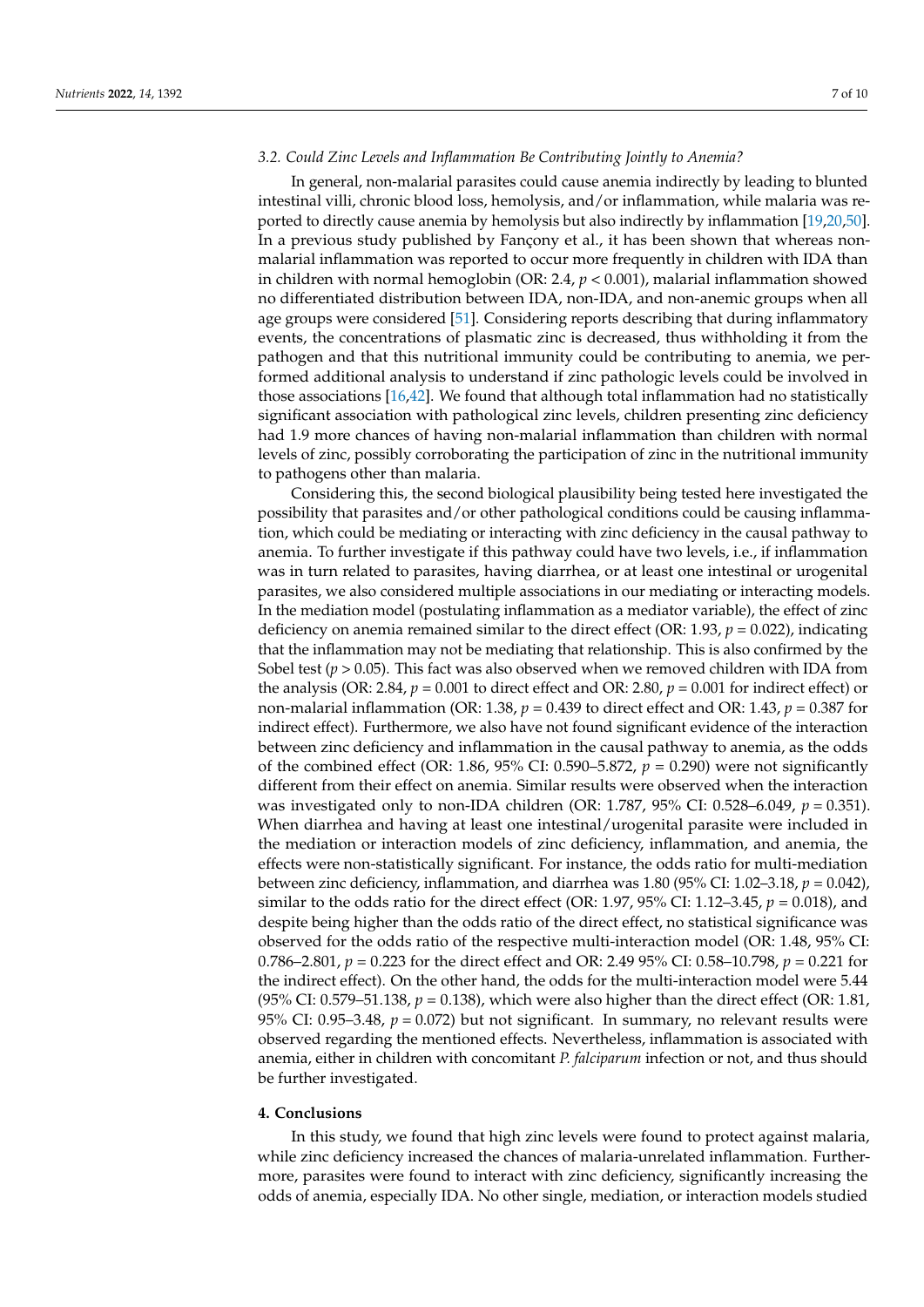here had statistical significance. These results may be supportive of the fact that zinc deficiency impairs the host immune response to intestinal/urogenital infections and/or that these parasites may have developed mechanisms to avoid zinc-limited environments. Nevertheless, further studies are needed to confirm this. Plus, these results should be interpreted with care, as multi-causal pathways are complex and other types of associations were not explored, such as suppression or moderated mediation. As far as we know, there are no similar studies published on the Angolan pediatric population, highlighting the joint contribution of zinc deficiency and intestinal/urogenital infections to the occurrence of anemia.

**Author Contributions:** Conceptualization, C.F. and M.B.; Methodology, C.F. and M.B.; Data Curation, C.F.; Writing—Original Draft Preparation, C.F.; Writing—Review and Editing, C.F., Â.S., J.L. and M.B.; Supervision, M.B.; Project Administration, M.B. All authors have read and agreed to the published version of the manuscript and are responsible for this work.

**Funding:** This study had financial support from the Fundação Calouste Gulbenkian and Camões IP, Instituto da Cooperação e da Língua from Portugal.

**Institutional Review Board Statement:** The study which originated the data used for this paper was approved by the Ethics Committee of the National Institute for Health Research—Ministry of Health of the Republic of Angola (in 10 June 2015).

**Informed Consent Statement:** Informed consent was obtained from all subjects involved in the study.

**Data Availability Statement:** The data supporting the results reported here can be made available upon request.

**Acknowledgments:** The authors acknowledge the support from directors and personnel from the Bengo's General Hospital that gave access to the biochemical laboratory and supported the laboratory analyses. Furthermore, we thank the critical scientific contributions of Pedro Gil, Graça Porto, Henrique Barros and the dedication of our field, laboratory technicians and nurses.

**Conflicts of Interest:** The authors have no conflict of interest to declare.

# **References**

- <span id="page-7-0"></span>1. Kehl-Fie, T.E.; Skaar, E.P. Nutritional immunity beyond iron: A role for manganese and zinc. *Curr. Opin. Chem. Biol.* **2010**, *14*, 218–224. [\[CrossRef\]](http://doi.org/10.1016/j.cbpa.2009.11.008) [\[PubMed\]](http://www.ncbi.nlm.nih.gov/pubmed/20015678)
- <span id="page-7-1"></span>2. Hood, M.I.; Skaar, E.P. Nutritional immunity: Transition metals at the pathogen–host interface. *Nat. Rev. Genet.* **2012**, *10*, 525–537. [\[CrossRef\]](http://doi.org/10.1038/nrmicro2836) [\[PubMed\]](http://www.ncbi.nlm.nih.gov/pubmed/22796883)
- <span id="page-7-2"></span>3. Gammoh, N.Z.; Rink, L. Zinc and the Immune System. In *Nutrition and Immunity*; Springer: Berlin/Heidelberg, Germany, 2019; pp. 127–158. [\[CrossRef\]](http://doi.org/10.1007/978-3-030-16073-9_8)
- <span id="page-7-3"></span>4. Long, K.Z.; Rosado, J.L.; Montoya, Y.; Solano, M.D.L.; Hertzmark, E.; Dupont, H.L.; Santos, J.I. Effect of Vitamin A and Zinc Supplementation on Gastrointestinal Parasitic Infections among Mexican Children. *Pediatrics* **2007**, *120*, e846–e855. [\[CrossRef\]](http://doi.org/10.1542/peds.2006-2187)
- <span id="page-7-4"></span>5. Gläser, R.; Harder, J.; Lange, H.; Bartels, J.; Christophers, E.; Schröder, J.-M. Antimicrobial psoriasin (S100A7) protects human skin from Escherichia coli infection. *Nat. Immunol.* **2004**, *6*, 57–64. [\[CrossRef\]](http://doi.org/10.1038/ni1142) [\[PubMed\]](http://www.ncbi.nlm.nih.gov/pubmed/15568027)
- 6. Corbin, B.D.; Seeley, E.H.; Raab, A.; Feldmann, J.; Miller, M.R.; Torres, V.J.; Anderson, K.L.; Dattilo, B.M.; Dunman, P.M.; Gerads, R.; et al. Metal Chelation and Inhibition of Bacterial Growth in Tissue Abscesses. *Science* **2008**, *319*, 962–965. [\[CrossRef\]](http://doi.org/10.1126/science.1152449) [\[PubMed\]](http://www.ncbi.nlm.nih.gov/pubmed/18276893)
- 7. Vignesh, K.S.; Figueroa, J.A.L.; Porollo, A.; Caruso, J.A.; Deepe, G.S. Granulocyte Macrophage-Colony Stimulating Factor Induced Zn Sequestration Enhances Macrophage Superoxide and Limits Intracellular Pathogen Survival. *Immunity* **2013**, *39*, 697–710. [\[CrossRef\]](http://doi.org/10.1016/j.immuni.2013.09.006)
- <span id="page-7-5"></span>8. Botella, H.; Stadthagen, G.; Lugo, G.; de Chastellier, C.; Neyrolles, O. Metallobiology of host–pathogen interactions: An intoxicating new insight. *Trends Microbiol.* **2012**, *20*, 106–112. [\[CrossRef\]](http://doi.org/10.1016/j.tim.2012.01.005)
- <span id="page-7-6"></span>9. Allen, J.; Maizels, R.M. Diversity and dialogue in immunity to helminths. *Nat. Rev. Immunol.* **2011**, *11*, 375–388. [\[CrossRef\]](http://doi.org/10.1038/nri2992)
- <span id="page-7-9"></span>10. Zhu, J.; Min, B.; Hu-Li, J.; Watson, C.J.; Grinberg, A.; Wang, Q.; Killeen, N.; Urban, J.F., Jr.; Guo, L.; Paul, W.E. Conditional deletion of Gata3 shows its essential function in TH1-TH2 responses. *Nat. Immunol.* **2004**, *5*, 1157–1165. [\[CrossRef\]](http://doi.org/10.1038/ni1128)
- <span id="page-7-7"></span>11. Urban, J.; Noben-Trauth, N.; Donaldson, D.D.; Madden, K.B.; Morris, S.C.; Collins, M.; Finkelman, F.D. IL-13, IL-4Rα, and Stat6 Are Required for the Expulsion of the Gastrointestinal Nematode Parasite Nippostrongylus brasiliensis. *Immunity* **1998**, *8*, 255–264. [\[CrossRef\]](http://doi.org/10.1016/S1074-7613(00)80477-X)
- <span id="page-7-8"></span>12. Hennigar, S.R.; McClung, J.P. Nutritional Immunity. *Am. J. Lifestyle Med.* **2016**, *10*, 170–173. [\[CrossRef\]](http://doi.org/10.1177/1559827616629117) [\[PubMed\]](http://www.ncbi.nlm.nih.gov/pubmed/30202269)
- <span id="page-7-10"></span>13. Astiazarán-García, H.; Iñigo-Figueroa, G.; Quihui-Cota, L.; Anduro-Corona, I. Crosstalk between Zinc Status and Giardia Infection: A New Approach. *Nutrients* **2015**, *7*, 4438–4452. [\[CrossRef\]](http://doi.org/10.3390/nu7064438) [\[PubMed\]](http://www.ncbi.nlm.nih.gov/pubmed/26046395)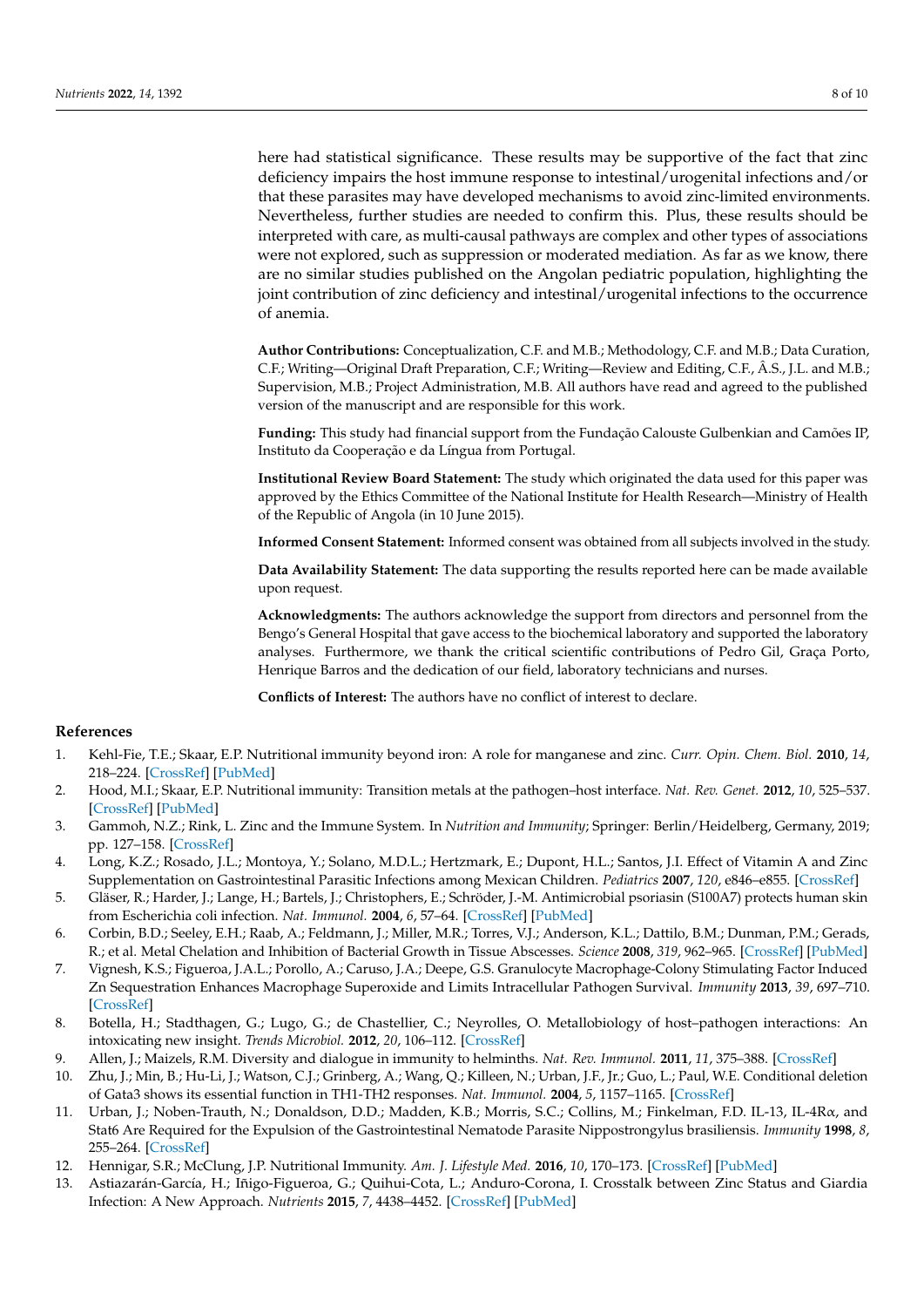- <span id="page-8-0"></span>14. Scott, M.E.; Koski, K.G. Zinc deficiency impairs immune responses against parasitic nematode infections at intestinal and systemic sites. *J. Nutr.* **2000**, *130*, 1412S–1420S. [\[CrossRef\]](http://doi.org/10.1093/jn/130.5.1412S) [\[PubMed\]](http://www.ncbi.nlm.nih.gov/pubmed/10801953)
- <span id="page-8-1"></span>15. Knez, M.; Graham, R.D.; Welch, R.M.; Stangoulis, J.C.R. New perspectives on the regulation of iron absorption via cellular zinc concentrations in humans. *Crit. Rev. Food Sci. Nutr.* **2015**, *57*, 2128–2143. [\[CrossRef\]](http://doi.org/10.1080/10408398.2015.1050483)
- <span id="page-8-23"></span>16. Eide, D.J. Zinc transporters and the cellular trafficking of zinc. *Biochim. Biophys. Acta (BBA)-Mol. Cell Res.* **2006**, *1763*, 711–722. [\[CrossRef\]](http://doi.org/10.1016/j.bbamcr.2006.03.005) [\[PubMed\]](http://www.ncbi.nlm.nih.gov/pubmed/16675045)
- 17. King, J.C.; Shames, D.M.; Woodhouse, L.R. Zinc Homeostasis in Humans. *J. Nutr.* **2000**, *130*, 1360S–1366S. [\[CrossRef\]](http://doi.org/10.1093/jn/130.5.1360S)
- <span id="page-8-2"></span>18. King, J.C. Yet Again, Serum Zinc Concentrations Are Unrelated to Zinc Intakes. *J. Nutr.* **2018**, *148*, 1399–1401. [\[CrossRef\]](http://doi.org/10.1093/jn/nxy190)
- <span id="page-8-3"></span>19. Pullan, R.; Brooker, S. The health impact of polyparasitism in humans: Are we under-estimating the burden of parasitic diseases? *Parasitology* **2008**, *135*, 783–794. [\[CrossRef\]](http://doi.org/10.1017/S0031182008000346)
- <span id="page-8-4"></span>20. Pasricha, S.-R.; Vijaykumar, V.; Prashanth, N.; Sudarshan, H.; Biggs, B.-A.; Black, J.; Shet, A. A community based field research project investigating anaemia amongst young children living in rural Karnataka, India: A cross sectional study. *BMC Public Health* **2009**, *9*, 59. [\[CrossRef\]](http://doi.org/10.1186/1471-2458-9-59)
- <span id="page-8-5"></span>21. Wapnir, R.A. Zinc Deficiency, Malnutrition and the Gastrointestinal Tract. *J. Nutr.* **2000**, *130*, 1388S–1392S. [\[CrossRef\]](http://doi.org/10.1093/jn/130.5.1388S)
- <span id="page-8-6"></span>22. DaCal, E.; Saugar, J.M.; De Lucio, A.; Hernández-De-Mingo, M.; Robinson, E.; Köster, P.C.; Aznar-Ruiz-De-Alegría, M.L.; Espasa, M.; Ninda, A.; Gandasegui, J.; et al. Prevalence and molecular characterization of Strongyloides stercoralis, Giardia duodenalis, *Cryptosporidium* spp., and *Blastocystis* spp. isolates in school children in Cubal, Western Angola. *Parasites Vectors* **2018**, *11*, 1–18. [\[CrossRef\]](http://doi.org/10.1186/s13071-018-2640-z) [\[PubMed\]](http://www.ncbi.nlm.nih.gov/pubmed/29378626)
- <span id="page-8-7"></span>23. Doherty, C.P. Host-Pathogen Interactions: The Role of Iron. *J. Nutr.* **2007**, *137*, 1341–1344. [\[CrossRef\]](http://doi.org/10.1093/jn/137.5.1341) [\[PubMed\]](http://www.ncbi.nlm.nih.gov/pubmed/17449603)
- <span id="page-8-8"></span>24. WHO. Nutritional Anaemias: Tools for Effective Prevention and Control; World Health Organization: Geneva, Switzerland, 2017.
- <span id="page-8-9"></span>25. Fançony, C.; Soares, Â.; Lavinha, J.; Barros, H.; Brito, M. Effectiveness of Nutrition and WASH/malaria educational communitybased interventions in reducing anemia in children from Angola. *Sci. Rep.* **2021**, *11*, 5603. [\[CrossRef\]](http://doi.org/10.1038/s41598-021-85006-x)
- <span id="page-8-10"></span>26. Fançony, C.; Soares, Â.; Lavinha, J.; Barros, H.; Brito, M. Efficacy of Nutrition and WASH/Malaria Educational Community-Based Interventions in Reducing Anemia in Preschool Children from Bengo, Angola: Study Protocol of a Randomized Controlled Trial. *Int. J. Environ. Res. Public Health* **2019**, *16*, 466. [\[CrossRef\]](http://doi.org/10.3390/ijerph16030466) [\[PubMed\]](http://www.ncbi.nlm.nih.gov/pubmed/30764549)
- <span id="page-8-11"></span>27. Rosário, E.V.N.; Costa, D.; Francisco, D.; Brito, M. HDSS Profile: The Dande Health and Demographic Surveillance System (Dande HDSS, Angola). *Int. J. Epidemiol.* **2017**, *46*, 1094–1094g. [\[CrossRef\]](http://doi.org/10.1093/ije/dyx072)
- <span id="page-8-12"></span>28. Costa, J.; Rosário, E.; Langa, A.; António, G.; Bendriss, A.; Vaz-Nery, S. Setting up a Demographic Surveillance System in the Dande Municipality, Angola. *Afr. Popul. Studies.* **2012**, *26*, 133–146.
- <span id="page-8-13"></span>29. WHO. *Basic Laboratory Methods in Medical Parasitology*; WHO: Geneva, Switzerland, 1991.
- <span id="page-8-15"></span>30. Mendoza, N.M.; Cucunubá, Z.; Aponte, S.; Gonzalez, N.E.; Bernal, S.D. Evaluación de campo de la precisión diagnóstica de la prueba de diagnóstico rápido SD Bioline Malaria Antigen Pf/Pv® en Colombia. *Biomédica* **2013**, *33*, 587–597. [\[CrossRef\]](http://doi.org/10.7705/biomedica.v33i4.1464)
- <span id="page-8-14"></span>31. Katz, N.; Chaves, A.; Pellegrino, J. A simple device for quantitative stool thick-smear technique in Schistosomiasis mansoni. *Rev. Inst. Med. Trop. São Paulo* **1972**, *14*, 397–400.
- <span id="page-8-16"></span>32. Baron, R.M.; Kenny, D.A. The moderator-mediator variable distinction in social psychological research: Conceptual, strategic, and statistical considerations. *J. Personal. Soc. Psychol.* **1986**, *51*, 1173–1182. [\[CrossRef\]](http://doi.org/10.1037/0022-3514.51.6.1173)
- <span id="page-8-17"></span>33. Mackinnon, D.P.; Dwyer, J.H. Estimating Mediated Effects in Prevention Studies. *Eval. Rev.* **1993**, *17*, 144–158. [\[CrossRef\]](http://doi.org/10.1177/0193841X9301700202)
- <span id="page-8-18"></span>34. Knol, M.J.; Van Der Tweel, I.; Grobbee, D.E.; Numans, M.E.; Geerlings, M.I. Estimating interaction on an additive scale between continuous determinants in a logistic regression model. *Int. J. Epidemiol.* **2007**, *36*, 1111–1118. [\[CrossRef\]](http://doi.org/10.1093/ije/dym157) [\[PubMed\]](http://www.ncbi.nlm.nih.gov/pubmed/17726040)
- <span id="page-8-19"></span>35. Knol, M.J.; VanderWeele, T.J.; Groenwold, R.H.H.; Klungel, O.H.; Rovers, M.M.; Grobbee, D.E. Estimating measures of interaction on an additive scale for preventive exposures. *Eur. J. Epidemiol.* **2011**, *26*, 433–438. [\[CrossRef\]](http://doi.org/10.1007/s10654-011-9554-9) [\[PubMed\]](http://www.ncbi.nlm.nih.gov/pubmed/21344323)
- <span id="page-8-20"></span>36. Sousa-Figueiredo, J.C.; Gamboa, D.; Pedro, J.; Fançony, C.; Langa, A.J.; Magalhaes, R.S.; Stothard, R.; Nery, S.V. Epidemiology of Malaria, Schistosomiasis, Geohelminths, Anemia and Malnutrition in the Context of a Demographic Surveillance System in Northern Angola. *PLoS ONE* **2012**, *7*, e33189. [\[CrossRef\]](http://doi.org/10.1371/journal.pone.0033189) [\[PubMed\]](http://www.ncbi.nlm.nih.gov/pubmed/22493664)
- <span id="page-8-21"></span>37. Kelkitli, E.; Ozturk, N.; Aslan, N.A.; Kilic-Baygutalp, N.; Bayraktutan, Z.; Kurt, N.; Bakan, N.; Bakan, E. Serum zinc levels in patients with iron deficiency anemia and its association with symptoms of iron deficiency anemia. *Ann. Hematol.* **2016**, *95*, 751–756. [\[CrossRef\]](http://doi.org/10.1007/s00277-016-2628-8)
- <span id="page-8-24"></span>38. Atasoy, H.I.; Buğdayci, G. Zinc deficiency and its predictive capacity for anemia: Unique model in school children. *Pediatr. Int.* **2018**, *60*, 703–709. [\[CrossRef\]](http://doi.org/10.1111/ped.13603)
- <span id="page-8-22"></span>39. Houghton, L.A.; Parnell, W.R.; Thomson, C.D.; Green, T.J.; Gibson, R.S. Serum Zinc Is a Major Predictor of Anemia and Mediates the Effect of Selenium on Hemoglobin in School-Aged Children in a Nationally Representative Survey in New Zealand. *J. Nutr.* **2016**, *146*, 1670–1676. [\[CrossRef\]](http://doi.org/10.3945/jn.116.235127)
- 40. Iyengar, V.; Pullakhandam, R.; Nair, K.M. Coordinate expression and localization of iron and zinc transporters explain iron–zinc interactions during uptake in Caco-2 cells: Implications for iron uptake at the enterocyte. *J. Nutr. Biochem.* **2012**, *23*, 1146–1154. [\[CrossRef\]](http://doi.org/10.1016/j.jnutbio.2011.06.008)
- 41. Walker, C.F.; Kordas, K.; Stoltzfus, R.J.; Black, R.E. Interactive effects of iron and zinc on biochemical and functional outcomes in supplementation trials. *Am. J. Clin. Nutr.* **2005**, *82*, 5–12. [\[CrossRef\]](http://doi.org/10.1093/ajcn/82.1.5)
- <span id="page-8-25"></span>42. Gammoh, N.Z.; Rink, L. Zinc in Infection and Inflammation. *Nutrients* **2017**, *9*, 624. [\[CrossRef\]](http://doi.org/10.3390/nu9060624)